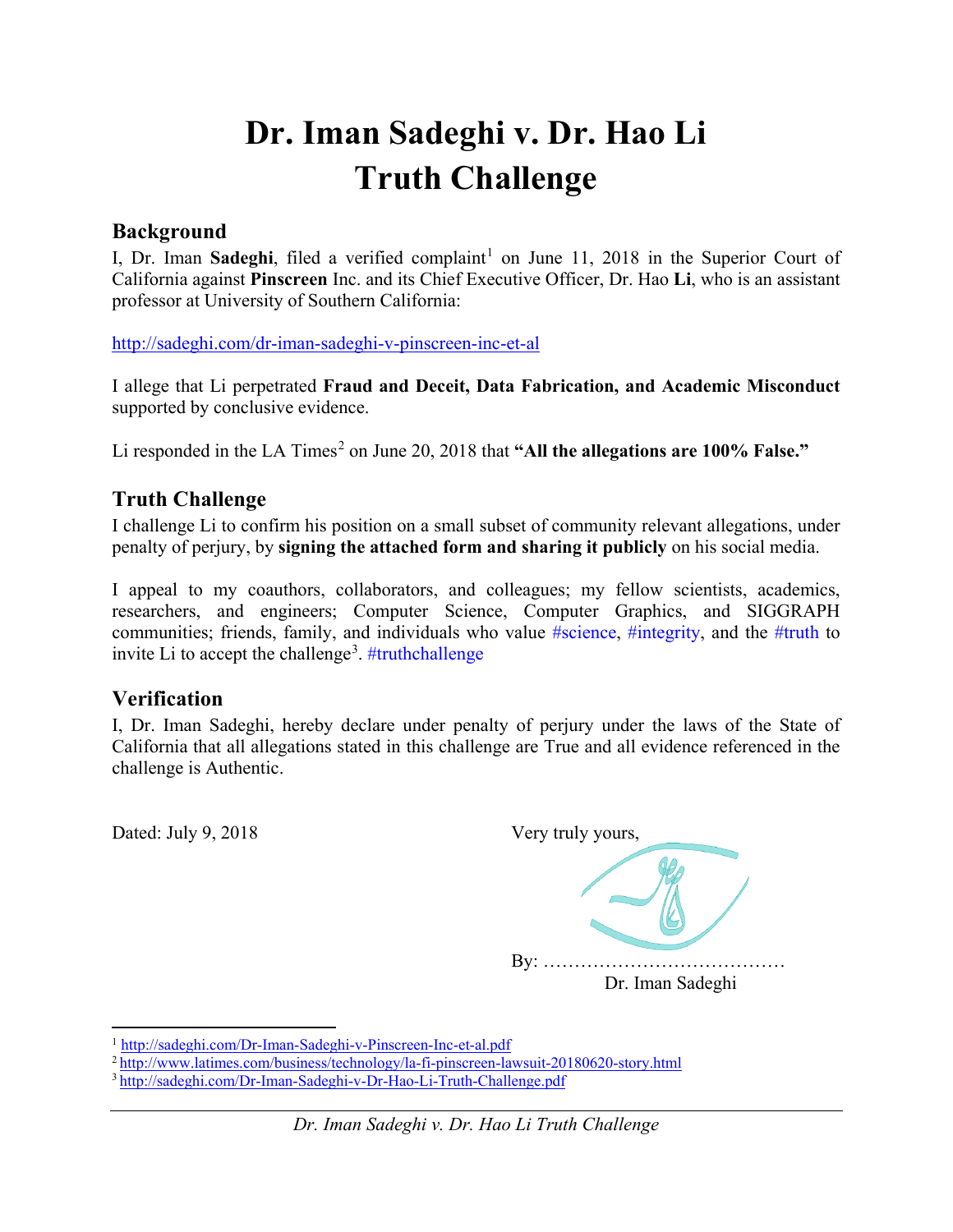# **Dr. Iman Sadeghi v. Dr. Hao Li Truth Challenge**

I, Dr. Hao **Li**, the Chief Executive Officer of **Pinscreen** Inc., hereby declare under penalty of perjury under the laws of the State of California that the following is correct:

#### **Allegations**

Mark each selected allegation from the complaint[\\*](#page-1-0) as *True* or *False*:

| Pinscreen misrepresented manually prepared data as automatically generated in its<br>SIGGRAPH Real-Time Live (RTL) submission on April 4, 2017.                                       |                             |  |
|---------------------------------------------------------------------------------------------------------------------------------------------------------------------------------------|-----------------------------|--|
| Pinscreen misrepresented manually prepared data as automatically generated in its                                                                                                     | $\Box$ True                 |  |
| <b>SIGGRAPH Asia Technical Papers submission</b> on May 23, 2017.                                                                                                                     | $\Box$ False                |  |
| Pinscreen misrepresented manually prepared data as automatically generated in its                                                                                                     | $\Box$ True                 |  |
| SIGGRAPH Real-Time Live (RTL) public demo on August 1, 2017.                                                                                                                          | $\Box$ False                |  |
| Pinscreen misrepresented pre-cached avatars as real-time and brand-new from the<br>webcam in its SIGGRAPH Real-Time Live (RTL) public demo on August 1,<br>2017.                      | $\Box$ True<br>$\Box$ False |  |
| Pinscreen misrepresented the speed of its avatar generation of around a minute and<br>half as around 5 seconds in its SIGGRAPH Real-Time Live (RTL) public demo<br>on August 1, 2017. | $\Box$ True<br>$\Box$ False |  |
| Pinscreen misrepresented manually prepared data as automatically generated in its                                                                                                     | $\Box$ True                 |  |
| representations to the investment firm Softbank Ventures Korea.                                                                                                                       | $\Box$ False                |  |

#### **Evidence**

There is ample evidence related to the Data Fabrication and Academic Misconduct allegations in Exhibit E of the complaint. Most of the evidence contains Li's own written statements.

Mark the following selected evidence containing Li's statements from Exhibit E of the complaint as *Authentic* or *Inauthentic*:

<span id="page-1-0"></span> $\overline{a}$ \* <http://sadeghi.com/dr-iman-sadeghi-v-pinscreen-inc-et-al>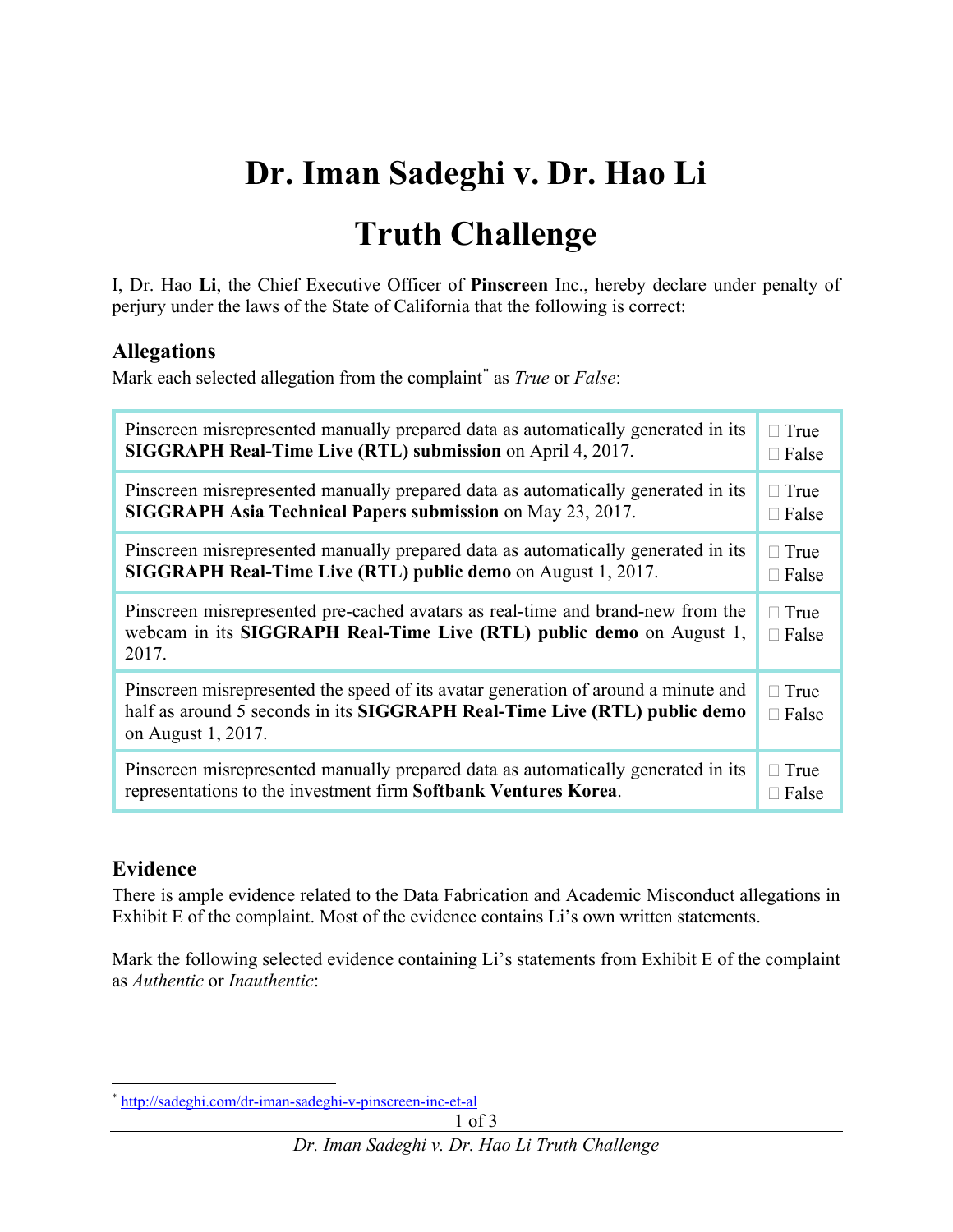

2 of 3 *[Dr. Iman Sadeghi v. Dr. Hao Li Truth Challenge](http://sadeghi.com/dr-iman-sadeghi-v-pinscreen-inc-et-al)*